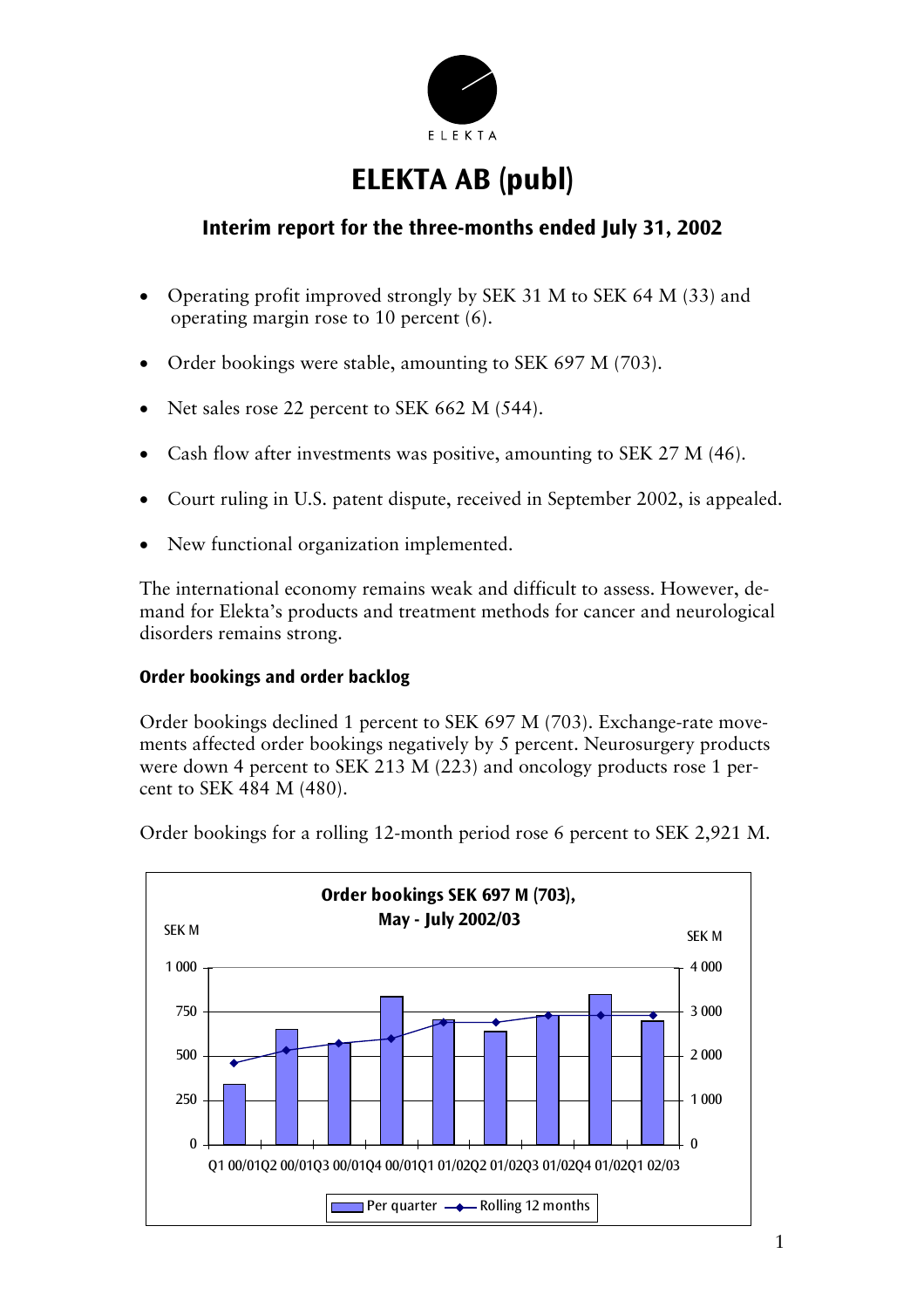

Group order backlog declined, despite higher order bookings than sales, mainly due to the weakening of the US dollar. The order backlog amounted to SEK 2,260 M at July 31, 2002, compared with SEK 2,317 M at April 30, 2002.

## **Net sales**

Consolidated net sales rose 22 percent to SEK 662 M (544). Exchange-rate movements had a negative impact on net sales of 6 percent. Net sales declined 7 percent to SEK 172 M (184) for neurosurgery products and rose 36 percent to SEK 490 M (360) for oncology products. Net sales of aftermarket products and services increased 19 percent to SEK 197 M (165), and represented 30 percent (30) of consolidated net sales.

Net sales rose 24 percent to SEK 2,856 M on a rolling 12-month basis.



## **Result**

Operating profit improved by SEK 31 M to SEK 64 M (33). The improvement was primarily attributable to increased volumes. The operating margin improved to 10 percent (6). On a rolling 12-month basis, the operating margin was 8 percent. Exchange-rate movements affected operating profit positively by about SEK 2 M.

Investments in research and development increased 22 percent to SEK 38 M (30), corresponding to 6 percent (6) of net sales. In accordance with RR15, SEK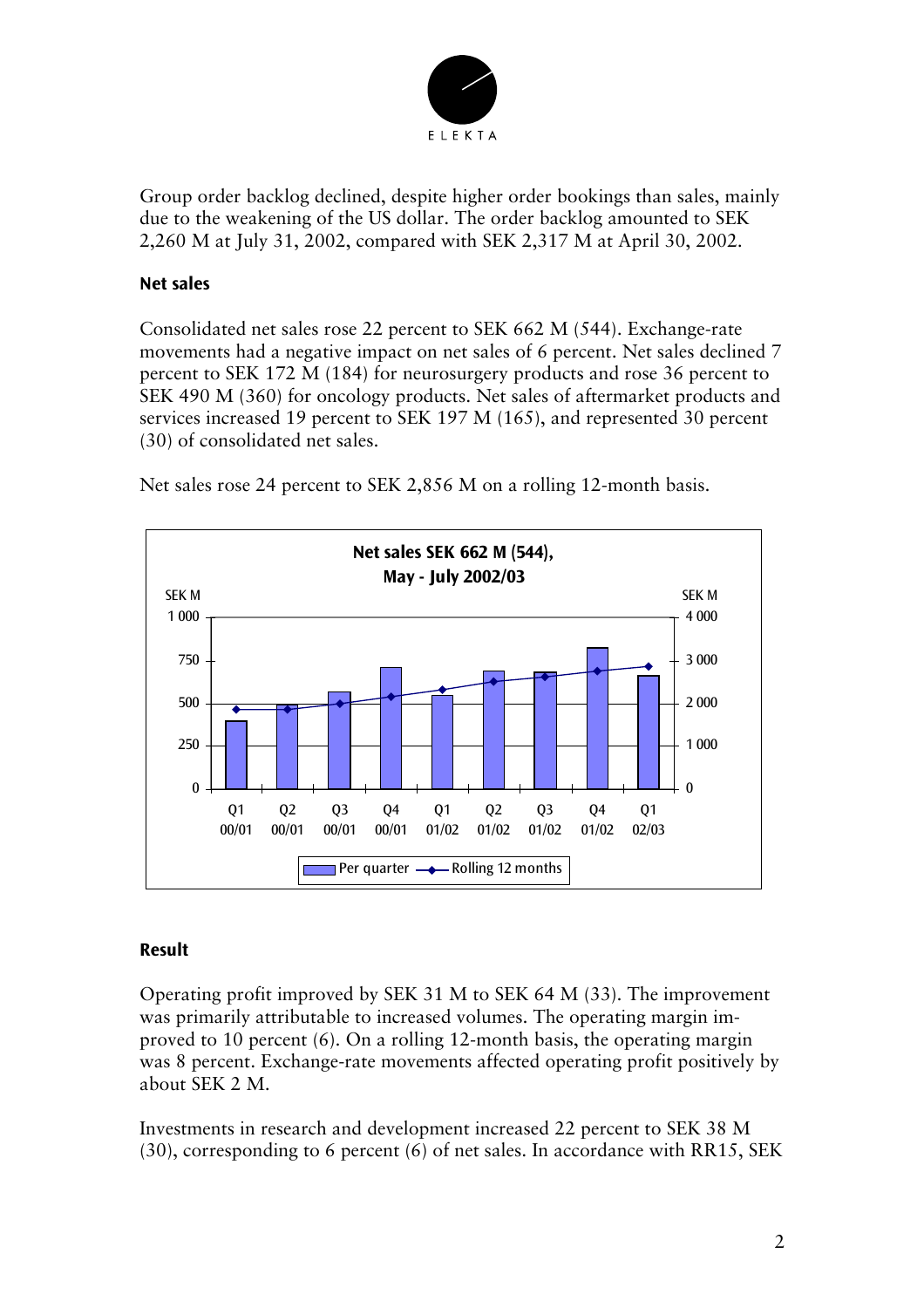

10 M was capitalized for some specific projects while the balance was expensed. See accounting principles on page 10.



Net financial expense amounted to SEK 3 M (income: 2). This included net interest expense SEK 2 M (5). Earnings from participations in associated companies amounted to SEK 1 M (3), and foreign exchange differences totaled a negative SEK 2 M (positive: 4).

Profit after net financial items improved to SEK 61 M (35). Profit after taxes amounted to SEK 43 M (23).

Earnings per share amounted to SEK 1.37 (0.80) before dilution and SEK 1.33 (0.82) after dilution.

Return on equity amounted to 13 percent (8) and return on capital employed was 21 percent (14).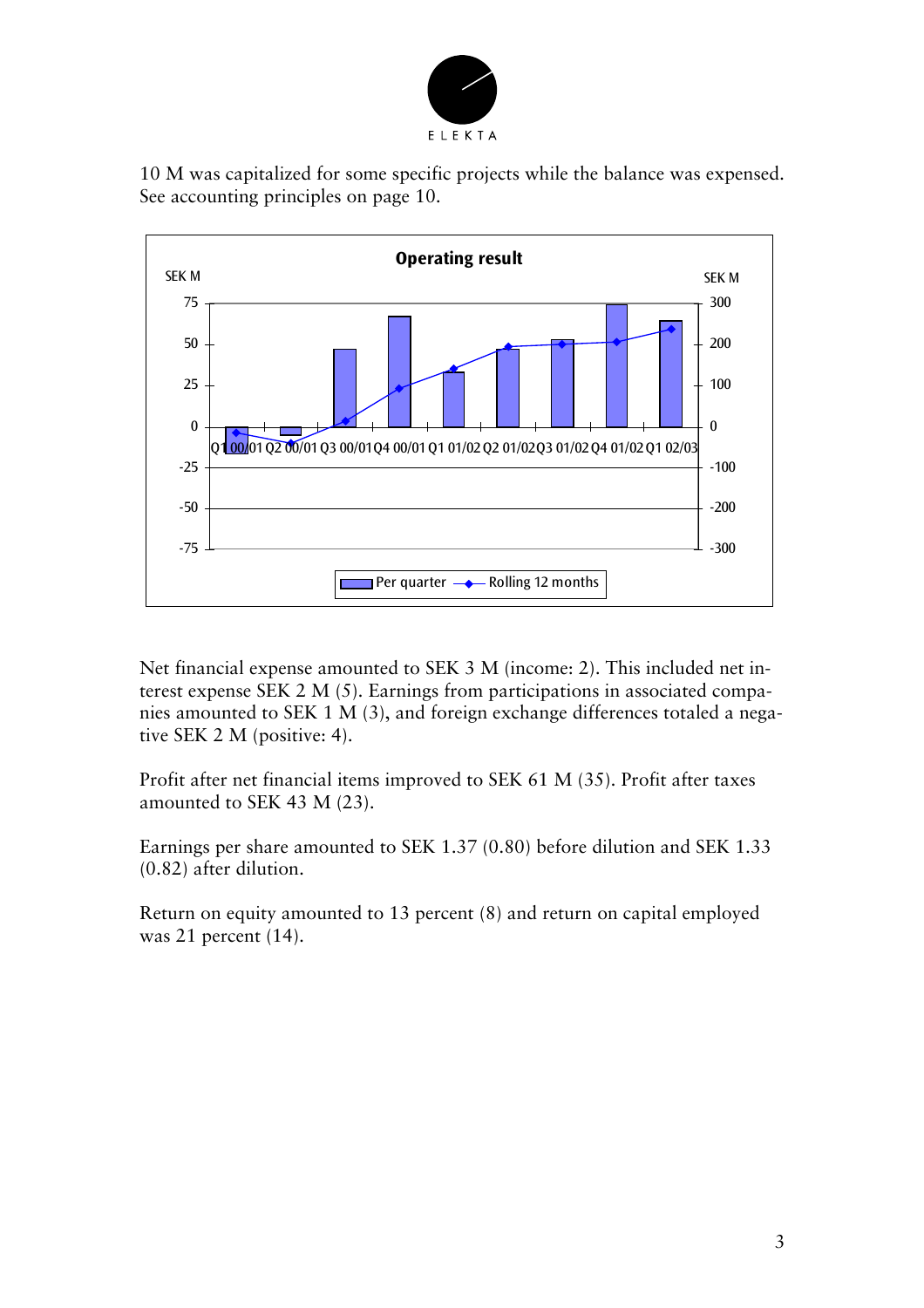



## **Investments and depreciation**

Investments in intangible and tangible fixed assets amounted to SEK 13 M (9). Amortization/depreciation of intangible and tangible fixed assets totaled SEK 15 M (15).

## **Liquidity and financial position**

Cash flow before investments amounted to SEK 28 M (53). Cash flow after investments and divestments amounted to SEK 27 M (46).

Liquid assets amounted to SEK 562 M on July 31, 2002, compared with SEK 536 M on April 30, 2002. Of the bank balances held, SEK 66 M was pledged, primarily in the form of guarantees for customer advances received.

Interest-bearing liabilities amounted to SEK 32 M (48).

The equity/assets ratio was 52 percent.

During the first quarter, 115,800 new B shares were subscribed exercising allotted warrants within the framework of the established warrants program. At September 25, 2002, the total number of shares amounted to 31,937,867.

## **Market**

As a result of an increasingly older population and improved diagnostic methods among other things, the number of cancer cases is rising. The development of treatment methods for cancer is focusing increasingly on high-precision ra-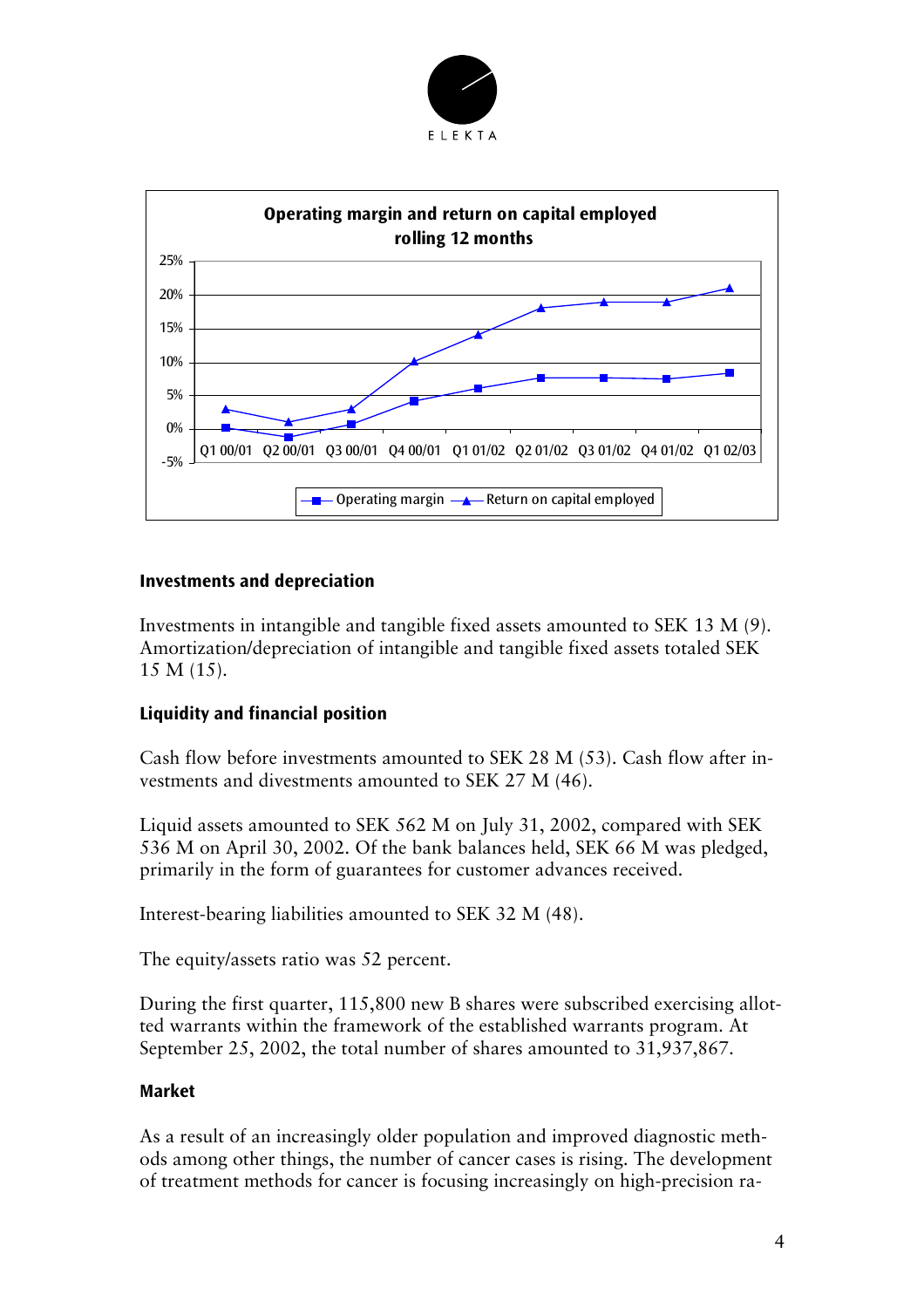

diation treatment. Elekta is currently the largest supplier in Europe and the next largest in the world of methods for radiation treatment of cancer. Elekta is also a leading supplier of precision radiation of cancer using IMRT – Intensity Modulated Radiation Treatment. IMRT enables the radiation dose to be more precisely adapted to the tumor's three-dimensional shape and specific radiation sensitivity, without healthy tissue being damaged, thereby improving the patient's treatment result and quality of life. The market has rapidly accepted IMRT as a clinically and financially efficient method of improved cancer care.

The need for non-invasive radiosurgery is growing. Today, some 235 people out of every million suffer from the type of brain disorders that are suitable for radiosurgery using Leksell Gamma Knife<sup>®</sup>. The areas of illness in which radiosurgery is rising sharply are certain tumors in the brain, and functional disorders. Radiation treatment using Leksell Gamma Knife is characterized by the high quality of care provided and its cost-efficiency, as well as being very gentle on the patient.

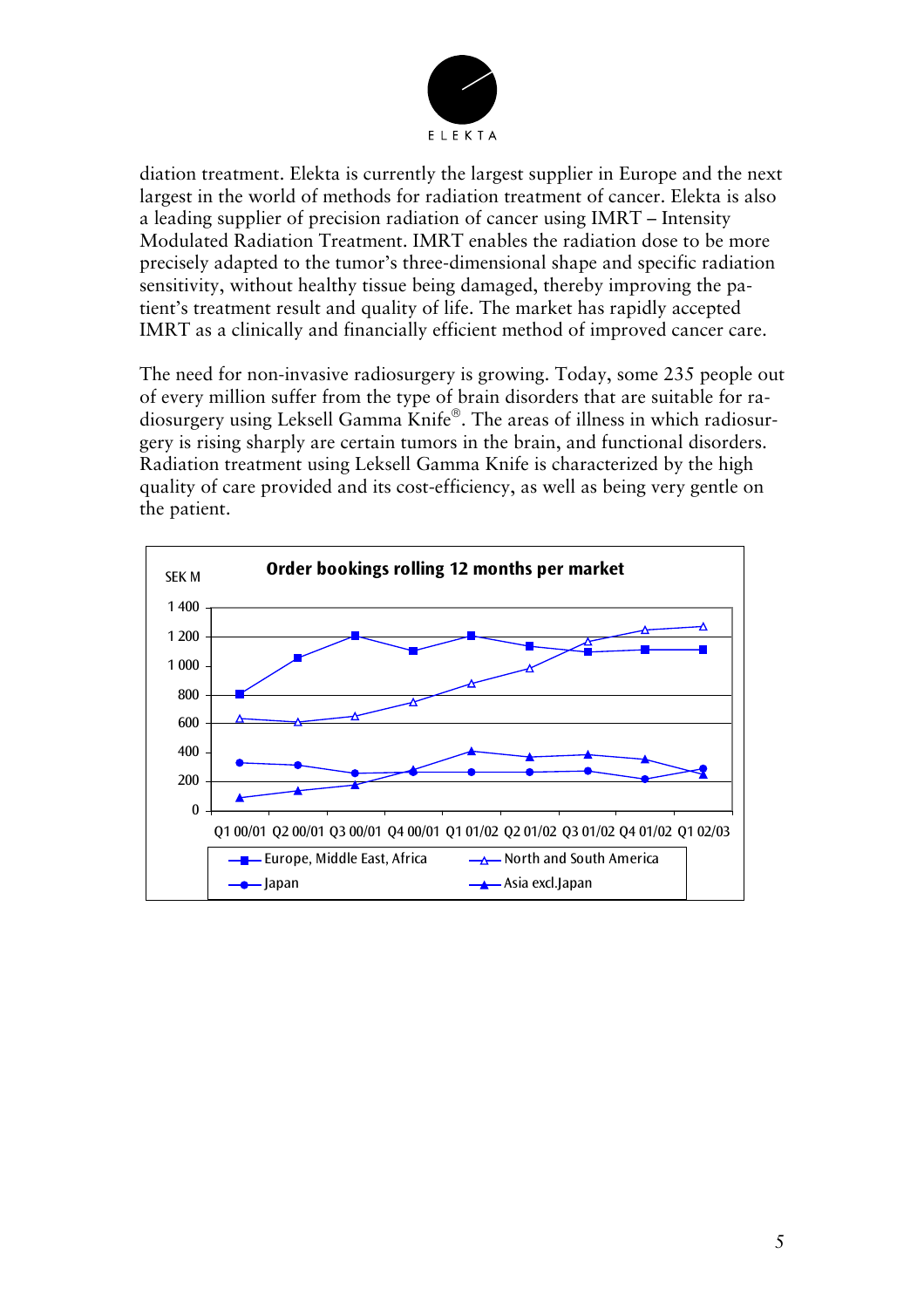

| <b>Order bookings</b>       | 3 months | 3 months | <b>Rolling</b> | Change |
|-----------------------------|----------|----------|----------------|--------|
| <b>SEK M</b>                | 2002/03  | 2001/02  | 12 months      |        |
| Europe, Middle East, Africa | 293      | 288      | 1,112          | $-8%$  |
| North and South America     | 274      | 252      | 1,269          | 44%    |
| Japan                       | 84       | 11       | 290            | 10%    |
| Asia excl. Japan            | 46       | 152      | 250            | -39%   |
| Group                       | 697      | 703      | 2,921          | 6%     |
| of which                    |          |          |                |        |
| Oncology                    | 484      | 480      | 1,905          | 6%     |
| Neurosurgery                | 213      | 223      | 1,016          | 5%     |

| <b>Net sales</b>            | 3 months | 3 months | Change | 12 months |
|-----------------------------|----------|----------|--------|-----------|
| <b>SEK M</b>                | 2002/03  | 2001/02  |        | 2001/02   |
| Europe, Middle East, Africa | 248      | 200      | 24%    | 1,195     |
| North and South America     | 305      | 175      | 74%    | 877       |
| Japan                       | 21       | 86       | $-76%$ | 303       |
| Asia excl. Japan            | 88       | 83       | 6%     | 363       |
| Group                       | 662      | 544      | 22%    | 2,738     |
| of which                    |          |          |        |           |
| Oncology                    | 490      | 360      | 36%    | 1,848     |
| Neurosurgery                | 172      | 184      | $-7%$  | 890       |

## *Stable order bookings in Europe*

Order bookings in region Europe, including the Middle East and Africa, increased 2 percent to SEK 293 M (288). Substantial investments in the development of cancer care are being made in the Netherlands. In UK further funds have been allocated for investments in radiation therapy. Net sales rose 24 percent to SEK 248 M (200).

## *Positive trend in North America*

As a result of increased order bookings of linear accelerators for radiation treatment of cancer, order bookings in North and South America rose 9 percent and amounted to SEK 274 M (252). Order bookings for oncology products increased by 160 percent. Net sales rose 74 percent to SEK 305 M (175). The reimbursement rates for Leksell Gamma Knife® treatment as well as radiotherapy of cancer with IMRT were recently proposed at the same favorable levels as previously. Leksell Gamma Knife treatment has its own reimbursement code and radiotherapy of cancer with IMRT has a three to four times higher reimbursement rate than conventional radiotherapy.

#### *Strong quarter in Japan*

Strong order bookings in neurosurgery as well as oncology resulted in an increase in order bookings in Japan to SEK 84 M (11). A large installed base of Leksell Gamma Knife represents a substantial potential for profitable aftermarket sales. The Japanese authorities have approved the new Leksell Gamma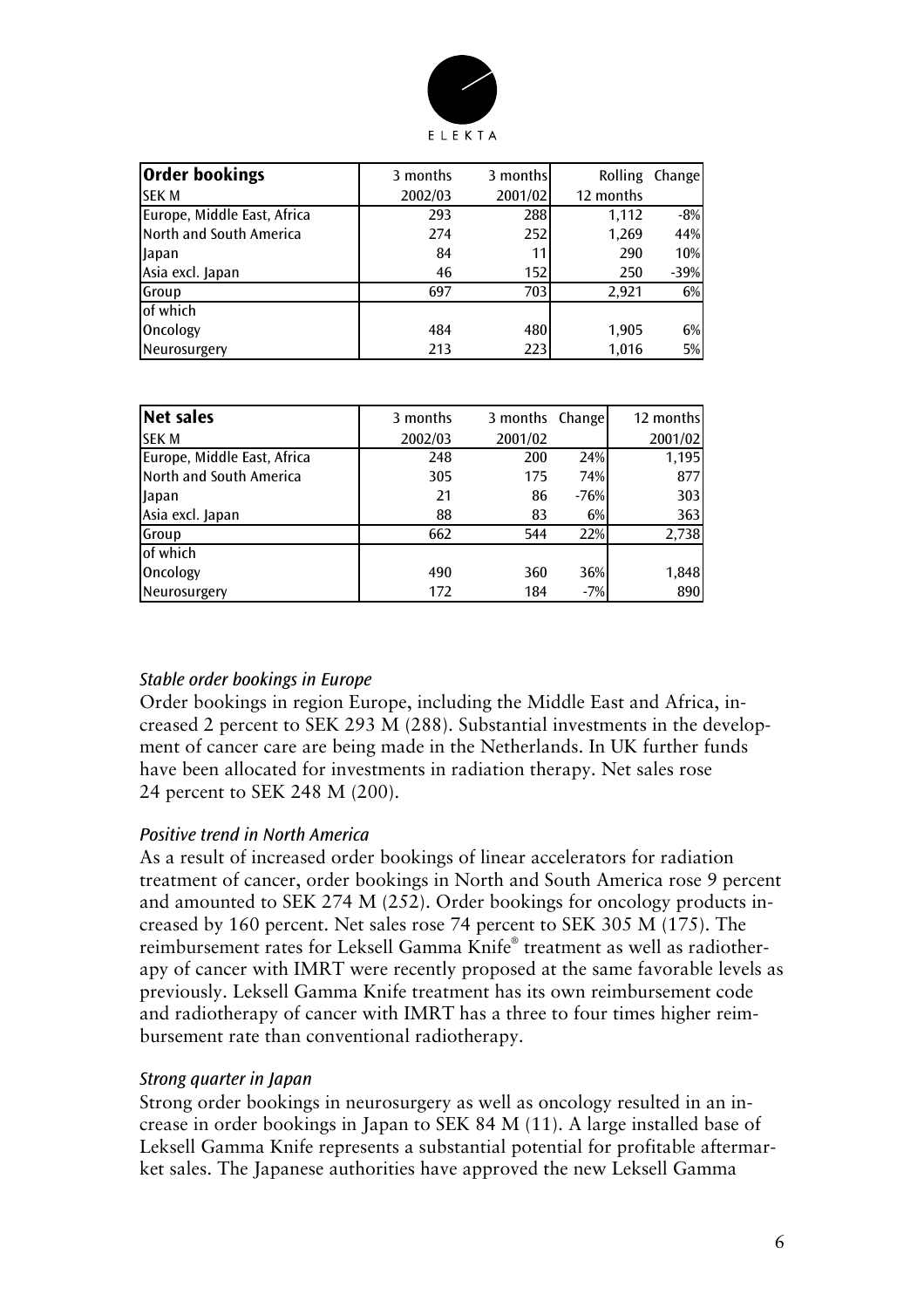

Knife C unit, which provides increased possibilities for upgrading of older Leksell Gamma Knife units and new sales.

## *Asia develops according to plan*

Demand for Elekta's products in Asia remained good. Compared with the very strong first quarter a year earlier, however, order bookings in Asia declined to SEK 46 M (152). The first quarter in the preceding year was very strong due to a large order for oncology products from one market, namely Taiwan.

## **Patent dispute**

As previously announced on several occasions, most recently in a press release on September 20, 2002, a privately held American company sued certain companies within the Elekta Group for patent infringement in late 1997. The plaintiff asserted that some of Elekta's software products were infringing on some U.S. patents held by that company. The patents relate to a method of transferring medical images, for example, CT or MRI scans into a computer for the purpose of stereotactic planning and image fusion.

In September 2002 the judge entered his judgement in the case based on the previous jury verdict in February 2002. The judgement was in an amount of approximately USD 25 M. The judgement also included an injunction prohibiting further infringement. The injunction does not prevent Elekta from delivering any of its products to the US.

Elekta does not consider itself liable for any patent infringement and is of the opinion that the judgement as well as the jury verdict is incorrect on many different grounds. Notice of appeal has been filed to the United States Court of Appeal for the Federal Circuit, the appellate court with nationwide jurisdiction in patent cases. Elekta estimates the appeal process to take between two to three years. Elekta's opinion, supported by legal counsel in the case is that the appeal has a strong basis.

During the appeals process Elekta will be required to issue a surety bond. The size of the surety bond is not yet set by the court but Elekta estimates that an amount of USD 25 M will be adequate.

Elekta has insurance facilities for various purposes and risks. As part of these measures Elekta has a financial facility (Facility) with a limit up to USD 20 M. During the maturity of this particular Facility, Elekta is pledging funds towards the Facility in accordance with its terms. For this patent dispute the Facility serves as a collateral for the surety bond during the appeals process as well as a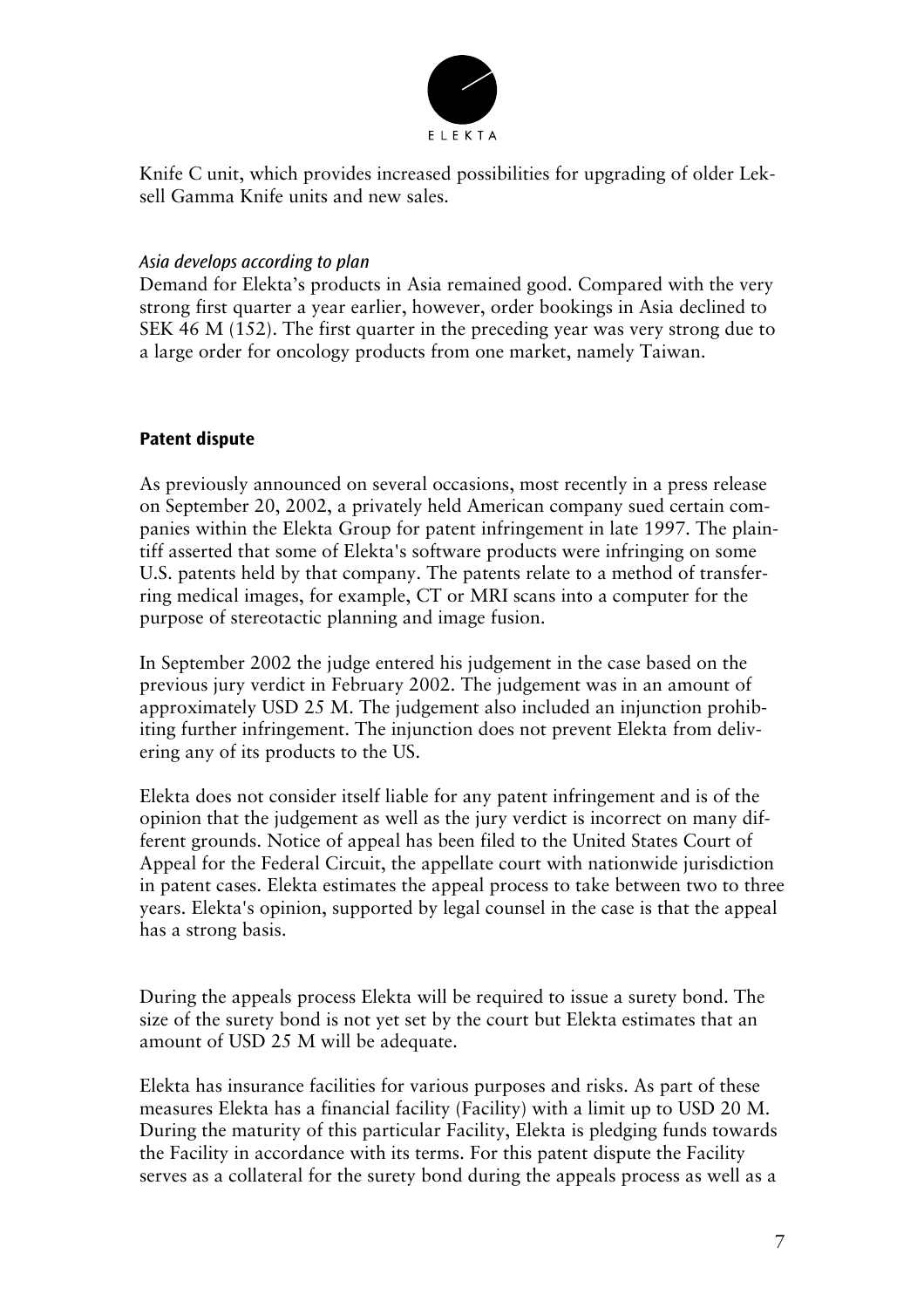

vehicle to finance and distribute any damages awarded up to the limit of the Facility.

In the event the Court of Appeals were to uphold the judgement of the District Court, Elekta would pay a total amount equal to the limit of the Facility, USD 20 M, over nine years with most of the disbursements to be made over the first five years. Elekta would also pay any damage amount exceeding the limit of the Facility. As of today Elekta has pledged SEK 27 M towards the Facility.

As long as the patent dispute continues Elekta will incur costs for among other things legal services and the cost for the Facility. The total cost for the Facility alone is approximately SEK 20 M. Elekta estimates that the annual costs for this patent dispute will be approx. SEK 10-20 M. Elekta made a provision in the preceding fiscal year of SEK 20 M for estimated costs to be incurred during current fiscal year 2002/03.

In the event Elekta would loose its appeal the full amount of a final award would be charged to the income statement at the time in question. In the balance sheet the amount of any damages would be accounted for as an interestbearing liability to be offset by the amount pledged towards the Facility.

During the appeals process the face value of the surety bond will be accounted for as a contingent liability.

If the Court of Appeals were to support the appeal and release Elekta from all liability in this patent dispute, Elekta may choose to release amounts pledged towards the Facility.

## **Employees**

The average number of employees in the Group amounted to 989 (874). The number of employees at the close of the period was 995, compared with 989 on April 30, 2002.

#### **New organization**

Elekta has established a new organization and expands the executive committee with the aim of creating the conditions for long-term sustainable growth and profitability. The new organization is based on a strong market and customer focus and is based on Elekta's regional structure, which is being combined into a global function for sales, marketing and service. This function is being coupled to a common function for technical development and production

#### **Parent Company**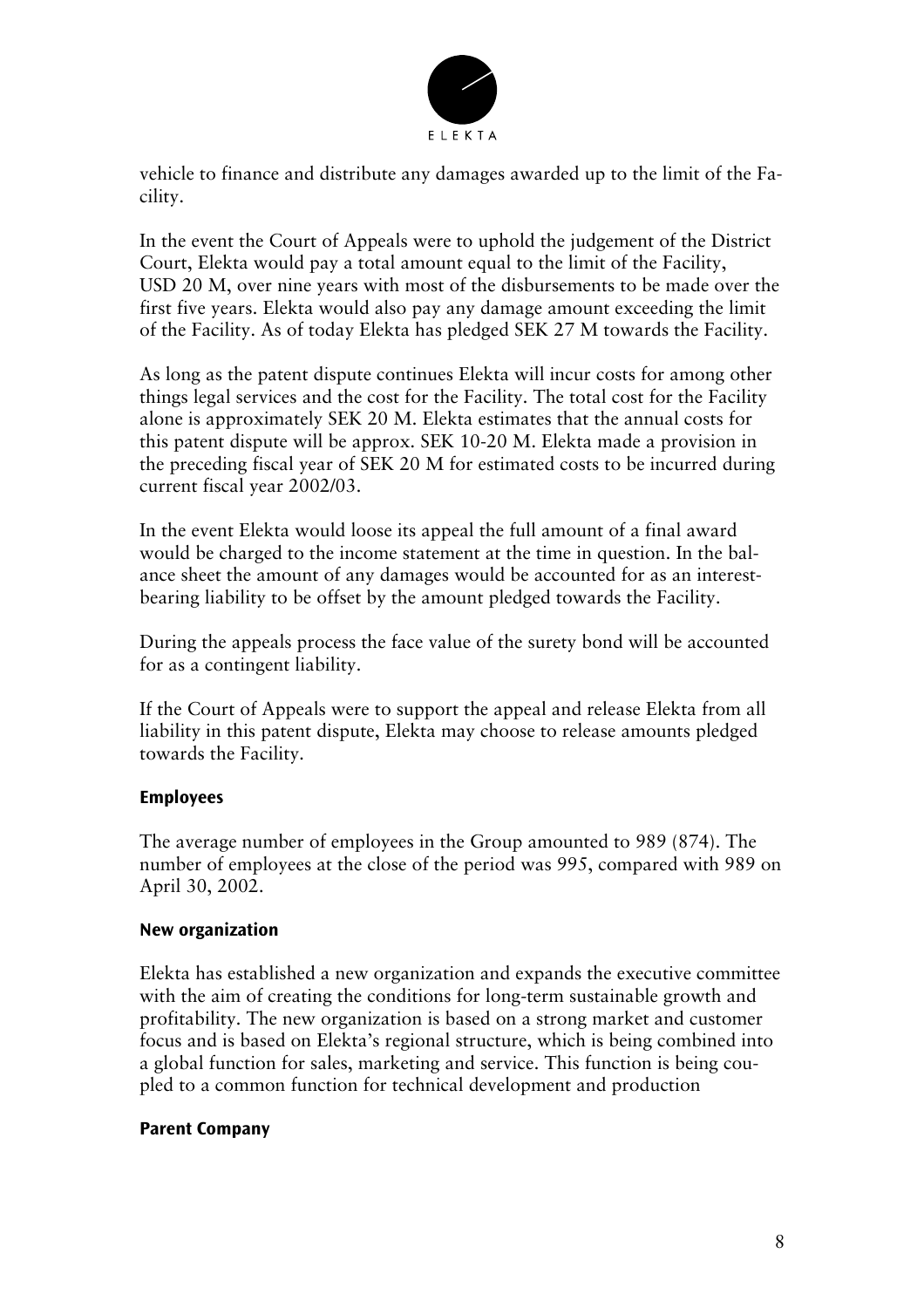

Parent Company operations comprise Group management, joint Group functions and financial management. The Parent Company's loss after net financial items amounted to SEK 6 M (loss: 5). The average number of employees was 15 (13).

## **Future prospects**

As earlier announced in the report on operations on June 18, 2002, Elekta's goals for the 2002-2004 period have been revised due to the positive trend of operations. The target for operating margin has been raised from 6-8 percent on a rolling 12-month basis to 8-10 percent, before costs for the ongoing patent dispute. The operating margin for individual quarters can deviate from this target. Other financial and growth goals remain unchanged for the 2002-2004 period. The revenue growth is 10-15 percent, the return on capital employed goal is better than 15 percent and the equity/assets ratio is 40 percent.

The operating profit for the second quarter fiscal year 2002/03 is expected to be on par with that of the first quarter.

## **Financial information**

The interim report for the first six months of the fiscal year will be issued on December 11, 2002.

Stockholm September 30, 2002

ELEKTA AB (publ)

Laurent Leksell President

For additional information, please contact: Lars Jonsteg, Vice President, Corporate Communications, Elekta AB (publ), tel. +46 8-587 254 82

Further information on Elekta is available at: www.elekta.com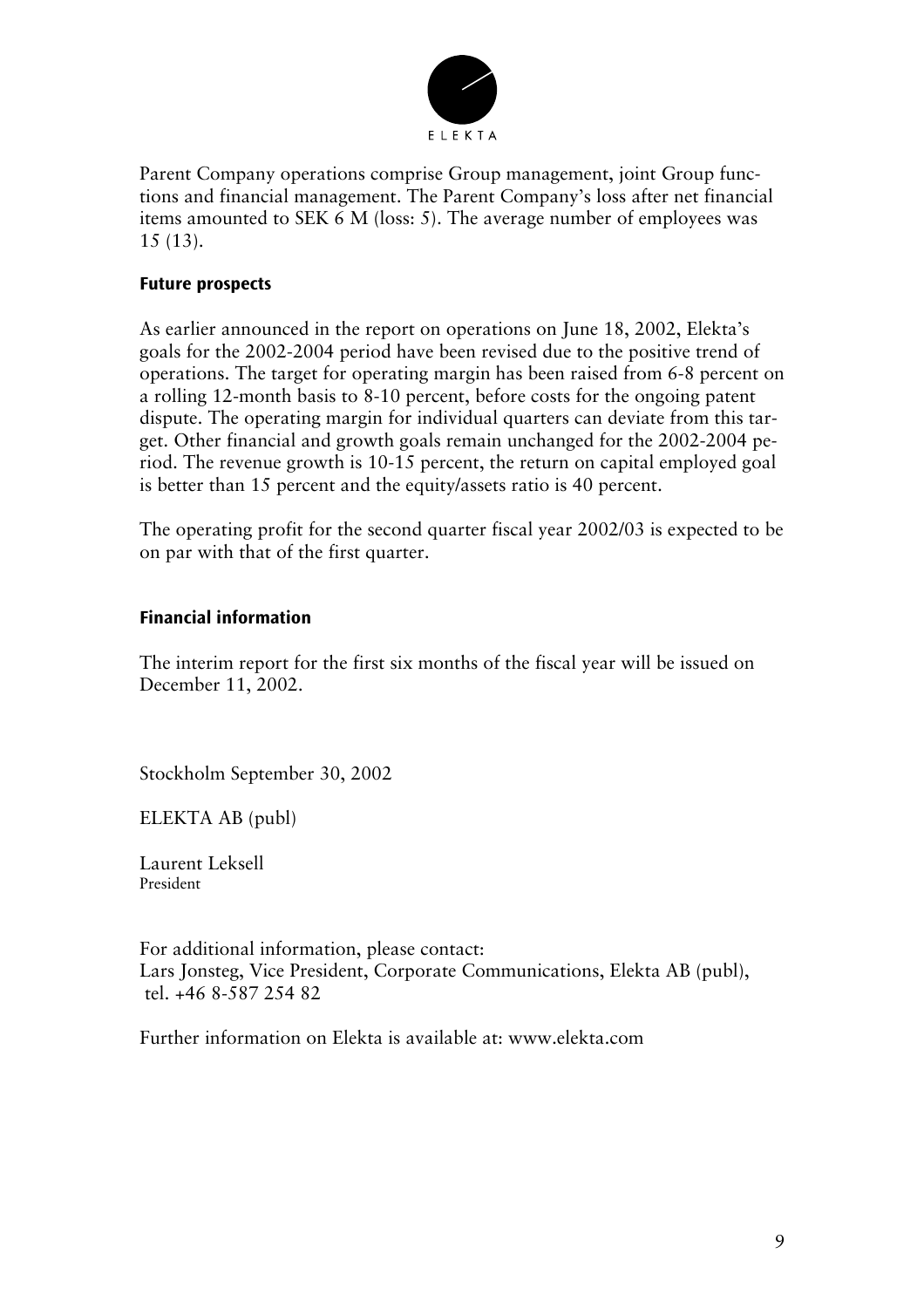

## A**ccounting principles**

Application of RR15, the Swedish Financial Accounting Standards Council's new recommendation regarding intangible assets resulted in a change of accounting principles for Elekta, which has previously expensed all research and development expenditures. Elekta's application of the new rules mean that very high demands are placed before any expenditures for development shall be reported as an asset. For example, the technical functionality of a new product must be proven before expenditures for this development are reported as an asset. The transition rules for this recommendation mean that no retroactive adjustment is made.

Otherwise, the accounting principles applied are the same as those used in Elekta's most recent year-end report. This interim report was prepared in accordance with Recommendation RR20 on Interim Reports, issued by the Swedish Financial Accounting Standards Council.

|                                                     | 3 months       | 3 months       | 12 months | 12 months |
|-----------------------------------------------------|----------------|----------------|-----------|-----------|
|                                                     | May - Jul      | May - Jul      | Aug - Jul | May - Apr |
| <b>SEK M</b>                                        | 2002/03        | 2001/02        | 2001/02   | 2001/02   |
| Net sales                                           | 662            | 544            | 2,856     | 2,738     |
| Cost of products sold                               | $-440$         | $-336$         | $-1,802$  | $-1,698$  |
| Gross income                                        | 222            | 208            | 1,054     | 1,040     |
| Selling expenses                                    | $-78$          | $-77$          | $-368$    | $-367$    |
| Administrative expenses                             | $-59$          | $-59$          | $-315$    | $-315$    |
| R&D expenses                                        | $-28$          | $-30$          | $-142$    | $-144$    |
| Exchange differences in operation                   | 7              | $-9$           | 9         | $-7$      |
| <b>Operating result</b>                             | 64             | 33             | 238       | 207       |
| Financial net                                       | $-3$           | $\overline{2}$ | 9         | 14        |
| <b>Income after financial items</b>                 | 61             | 35             | 247       | 221       |
| <b>Taxes</b>                                        | $-22$          | $-15$          | $-85$     | $-78$     |
| Minority                                            | $\overline{4}$ | 3              | 3         | 2         |
| <b>Net income</b>                                   | 43             | 23             | 165       | 145       |
| Earnings per share before dilution                  | 1.37           | 0.80           | 5.23      | 4.66      |
| Earnings per share after dilution                   | 1.33           | 0.82           | 5.07      | 4.56      |
| <b>CASH FLOW</b>                                    |                |                |           |           |
|                                                     |                |                |           |           |
| Operating cash flow                                 | 63             | 54             | 274       | 265       |
| Change in working capital                           | $-35$          | $-1$           | $-162$    | $-128$    |
| <b>Cash flow before investments</b>                 | 28             | 53             | 112       | 137       |
| <b>Investments and disposals</b>                    | $-1$           | $-7$           | $-18$     | $-24$     |
| <b>Cash flow after investments</b><br>and disposals | 27             | 46             | 94        | 113       |

## **INCOME STATEMENT**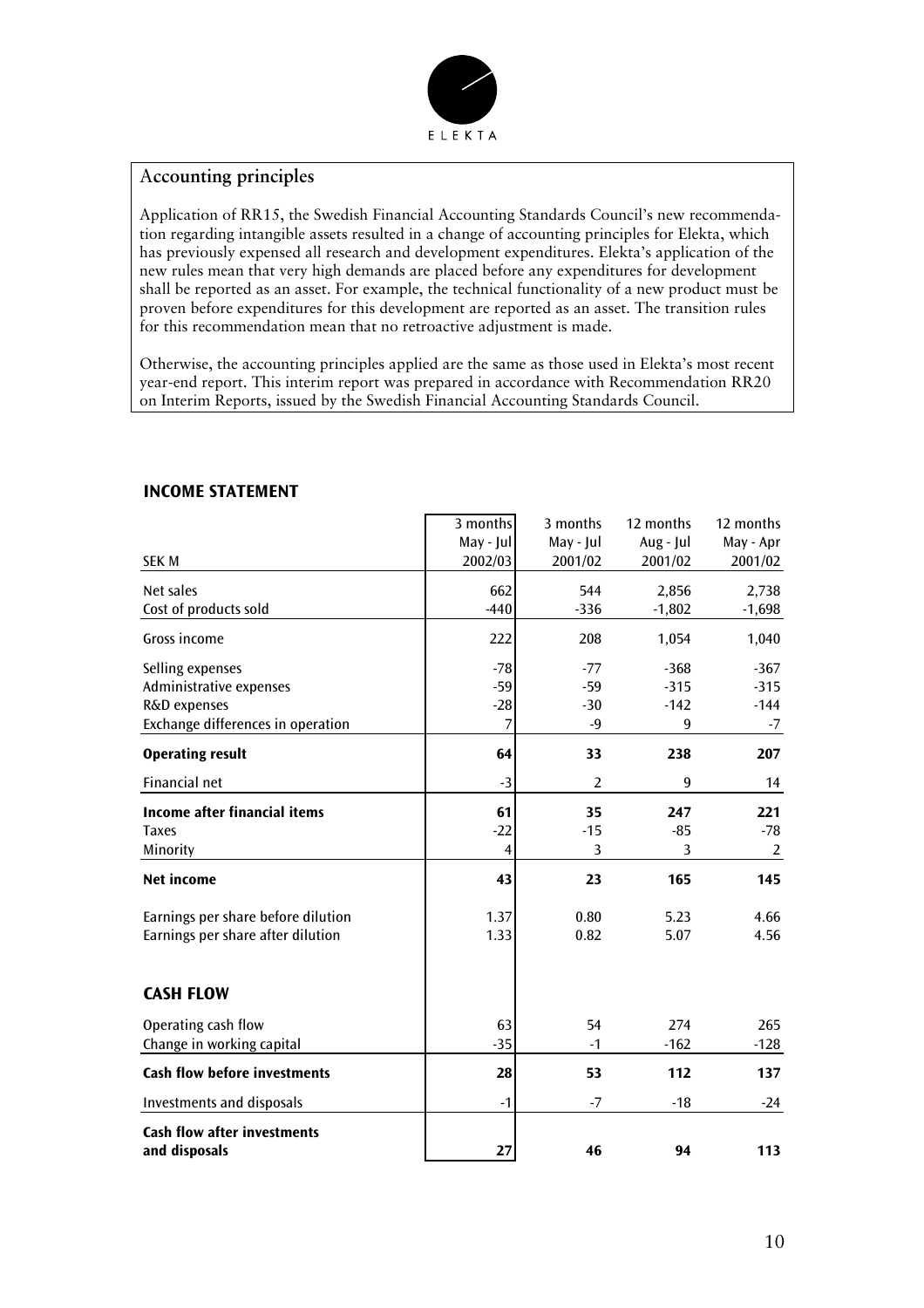

#### **BALANCE SHEET**

| SEK M                                                     | July 31,<br>2002 | July 31,<br>2001 | April 30,<br>2002 |
|-----------------------------------------------------------|------------------|------------------|-------------------|
| Intangible fixed assets                                   | 389              | 413              | 388               |
| Tangible fixed assets                                     | 84               | 97               | 87                |
| <b>Financial fixed assets</b>                             | 19               | 19               | 22                |
| Inventories                                               | 281              | 263              | 269               |
| Other current assets                                      | 1,156            | 991              | 1,234             |
| Liquid assets                                             | 562              | 469              | 536               |
| <b>Total assets</b>                                       | 2,491            | 2,252            | 2,536             |
| Shareholders' equity                                      | 1,301            | 1,158            | 1,272             |
| Minority                                                  | 5                | 5                | 6                 |
| <b>Provisions</b>                                         | 90               | 76               | 90                |
| Other interest-bearing liabilities                        | 32               | 48               | 35                |
| Interest-free liabilities                                 | 1,063            | 965              | 1,133             |
| Total shareholders' equity, provisions<br>and liabilities | 2,491            | 2,252            | 2,536             |

## **CHANGES IN SHAREHOLDERS' EQUITY**

| <b>SEK M</b>                           | <b>July 31,</b><br>2002 | <b>July 31,</b><br>2001 | April 30,<br>2002 |
|----------------------------------------|-------------------------|-------------------------|-------------------|
| Opening balance                        | 1,272                   | 678                     | 678               |
| Changed accounting principles          |                         | 209                     | 209               |
| Conversion of debentures               |                         | 229                     | 229               |
| Option premiums and warrants exercised | 6                       |                         | 6                 |
| <b>Translation differences</b>         | $-20$                   | 19                      | 5                 |
| Net income                             | 43                      | 23                      | 145               |
| Closing balance                        | 1.301                   | 1,158                   | 1,272             |